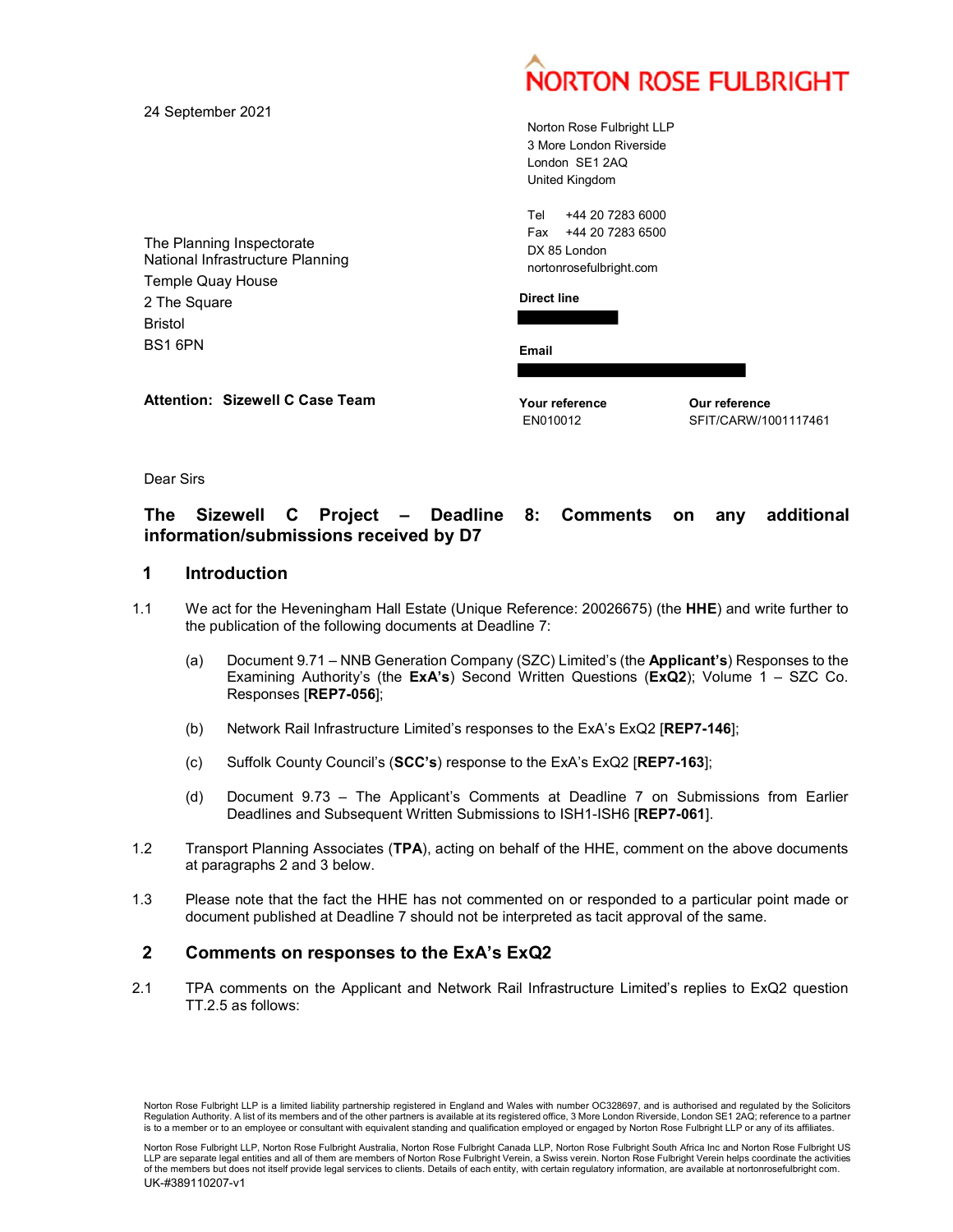#### "Darsham Level Crossing - Safety Concerns

Following ExQ1, TT.1.102 both parties were reviewing the situation with regard to the safe operation of this crossing. Provide an update on the progress of these reviews and whether any intervention is required as the result of the Proposed Development"

| The Applicant's response to TT.2.51                                                                                                                                                                                                                                                                                                                                                                                                                                                                                                                                                                                                                                                                                                                                                                                                                                                                                                                                                                                                                                                                                                                                                                                                                                                                                                                                                                                                                                                                                                                                                                                                                                       | <b>TPA comment</b>                                                                                                                                                                                                                                                                                                                                                                                                                                                                                                                                                                                                                                                                                                                                                                                                                                                                                                                                                                                                                                                                                                                                                                                                                                                                                                                                                                                                                                                                                                                                                |
|---------------------------------------------------------------------------------------------------------------------------------------------------------------------------------------------------------------------------------------------------------------------------------------------------------------------------------------------------------------------------------------------------------------------------------------------------------------------------------------------------------------------------------------------------------------------------------------------------------------------------------------------------------------------------------------------------------------------------------------------------------------------------------------------------------------------------------------------------------------------------------------------------------------------------------------------------------------------------------------------------------------------------------------------------------------------------------------------------------------------------------------------------------------------------------------------------------------------------------------------------------------------------------------------------------------------------------------------------------------------------------------------------------------------------------------------------------------------------------------------------------------------------------------------------------------------------------------------------------------------------------------------------------------------------|-------------------------------------------------------------------------------------------------------------------------------------------------------------------------------------------------------------------------------------------------------------------------------------------------------------------------------------------------------------------------------------------------------------------------------------------------------------------------------------------------------------------------------------------------------------------------------------------------------------------------------------------------------------------------------------------------------------------------------------------------------------------------------------------------------------------------------------------------------------------------------------------------------------------------------------------------------------------------------------------------------------------------------------------------------------------------------------------------------------------------------------------------------------------------------------------------------------------------------------------------------------------------------------------------------------------------------------------------------------------------------------------------------------------------------------------------------------------------------------------------------------------------------------------------------------------|
| SZC Co. has agreed to provide a contribution for the<br>upgrade of Darsham Level Crossing to a full barrier<br>crossing. As this is an existing safety concern for<br>Network Rail with future funding understood to be set<br>aside for the work, SZC Co. has proposed to provide<br>a contribution of 50% of the cost of the full upgrade.<br>This is still under discussion between the parties.<br>Darsham, of course, is not affected by Sizewell C<br>trains and the issue at Darsham arises from the<br>location of the station car park across the A12 from<br>the station. The current half barrier can encourage or<br>enable unsafe behaviour from rail passengers. The<br>Northern Park and Ride will add to traffic levels on<br>this stretch of the A12 but the issue is understood to<br>arise when traffic is static and the level crossing is in<br>operation. Cars destined for the park and ride<br>coming from it or buses coming to and from it to<br>Sizewell C main development site in those<br>circumstances would add to any short-term queue<br>on the highway and should not in themselves pose a<br>safety risk. Network Rail is believed to measure<br>these issues on the basis that any increase in traffic<br>in these circumstances theoretically adds to the<br>(existing) risk. SZC Co. has agreed a Framework<br>Agreement with Network Rail which commits the<br>parties to work together to address the issue and is<br>willing to contribute towards Network Rail's planned<br>improvement. SZC Co. does not regard this as a<br>'requirement' in the sense understood by planning<br>policy.<br>Network Rail response to TT.2.52 | While welcoming this acknowledgment of the impact<br>on the Darsham Level Crossing, TPA remains<br>concerned that a number of issues have been overly<br>simplified. For example, in its response to ExQ2<br>TT.2.5 the Applicant writes: "the issue at Darsham<br>arises from the location of the station car park across<br>the A12 from the station" and "any increase in traffic<br>in these circumstances theoretically adds to the<br>(existing) risk" (emphasis added).<br>Again, TPA<br>would like to draw the Applicant's attention to the full<br>list of issues identified by Network Rail in relation to<br>this level crossing:<br>Crossing is Near a Station<br>п<br>Large Numbers of HGVs<br>п<br><b>Large Numbers of Users</b><br>п<br><b>Sun Glare</b><br>п<br>Deliberate Misuse or User Error<br>٠<br><b>Blocking Back.</b><br>TPA notes that the Applicant has agreed a<br>Framework Agreement with Network Rail and is<br>willing to contribute towards Network Rail's planned<br>improvement, but that it "does not regard this as a<br>'requirement' in the sense understood by planning<br>policy." TPA disagrees. Given the safety issues,<br>these measures are essential to ensure the impact<br>of traffic associated with the Northern Park and Ride<br>site is appropriately mitigated against and should be<br>secured under the Development Consent Order.<br>Without the installation of a full barrier crossing the<br>impact on highway safety would be "unacceptable"<br>in terms of paragraph 111 of the NPPF.<br>TPA comment |
|                                                                                                                                                                                                                                                                                                                                                                                                                                                                                                                                                                                                                                                                                                                                                                                                                                                                                                                                                                                                                                                                                                                                                                                                                                                                                                                                                                                                                                                                                                                                                                                                                                                                           |                                                                                                                                                                                                                                                                                                                                                                                                                                                                                                                                                                                                                                                                                                                                                                                                                                                                                                                                                                                                                                                                                                                                                                                                                                                                                                                                                                                                                                                                                                                                                                   |
| NR have reviewed Level Crossings on the East<br>Suffolk Line with the Applicant. NR are concerned by<br>the increased risk at Darsham level crossing as a<br>result of the proposed additional traffic.                                                                                                                                                                                                                                                                                                                                                                                                                                                                                                                                                                                                                                                                                                                                                                                                                                                                                                                                                                                                                                                                                                                                                                                                                                                                                                                                                                                                                                                                   |                                                                                                                                                                                                                                                                                                                                                                                                                                                                                                                                                                                                                                                                                                                                                                                                                                                                                                                                                                                                                                                                                                                                                                                                                                                                                                                                                                                                                                                                                                                                                                   |
|                                                                                                                                                                                                                                                                                                                                                                                                                                                                                                                                                                                                                                                                                                                                                                                                                                                                                                                                                                                                                                                                                                                                                                                                                                                                                                                                                                                                                                                                                                                                                                                                                                                                           |                                                                                                                                                                                                                                                                                                                                                                                                                                                                                                                                                                                                                                                                                                                                                                                                                                                                                                                                                                                                                                                                                                                                                                                                                                                                                                                                                                                                                                                                                                                                                                   |

<sup>&</sup>lt;sup>1</sup> EXL REP7-056.

<sup>&</sup>lt;sup>2</sup> EXL REP7-146.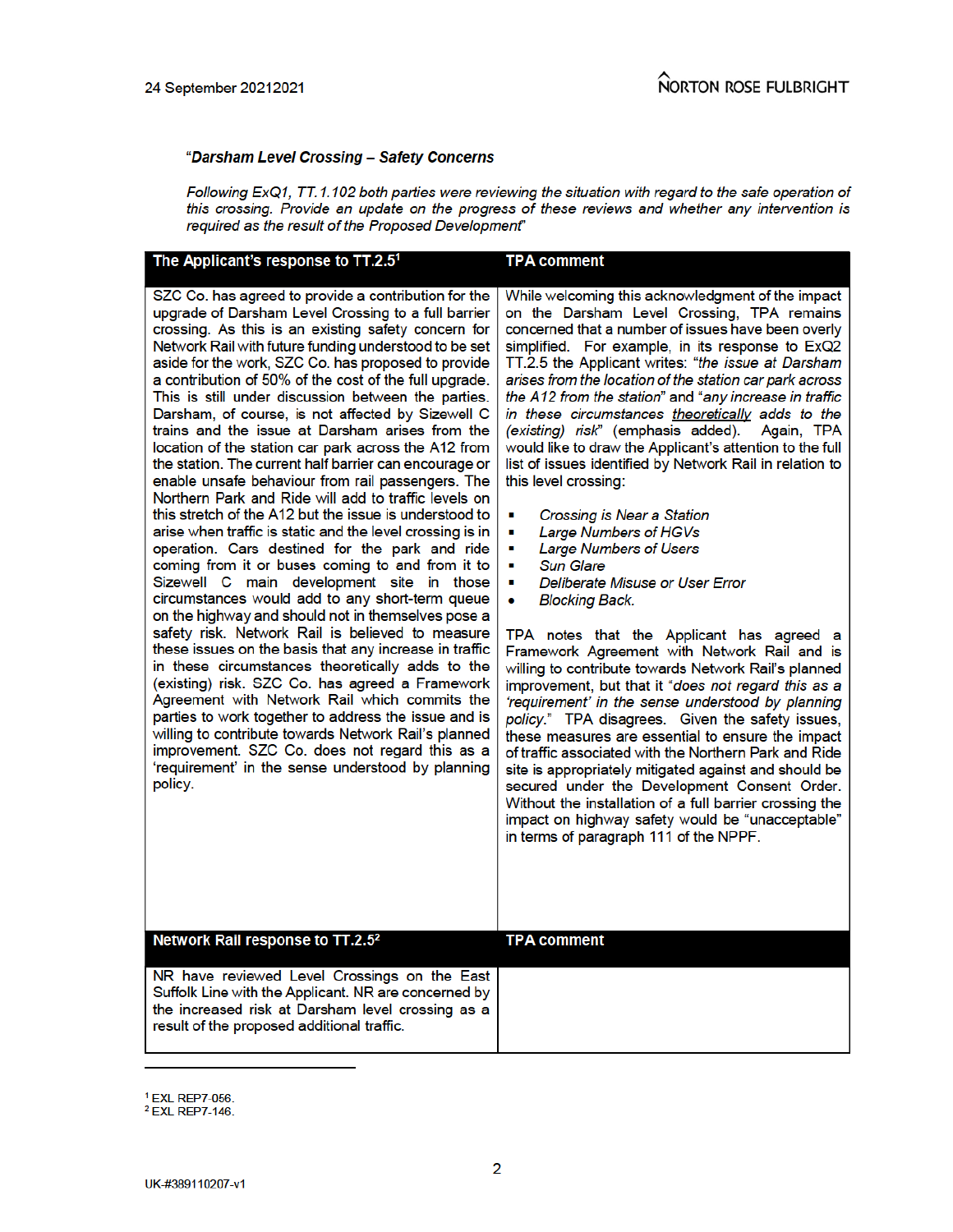| NR explored with the Applicant the option of moving<br>the station car park to mitigate this risk. This was<br>deemed not possible by the Applicant, within the<br>timescales available and would necessitate a<br>change in the planning application for the land<br>requested (Temporary to Permanent change).                                                                                                                                                                                             |                                                                                                                                                                                                                                                                                                                                                                                                                                                                                                                                                                                                                                                                              |
|--------------------------------------------------------------------------------------------------------------------------------------------------------------------------------------------------------------------------------------------------------------------------------------------------------------------------------------------------------------------------------------------------------------------------------------------------------------------------------------------------------------|------------------------------------------------------------------------------------------------------------------------------------------------------------------------------------------------------------------------------------------------------------------------------------------------------------------------------------------------------------------------------------------------------------------------------------------------------------------------------------------------------------------------------------------------------------------------------------------------------------------------------------------------------------------------------|
| It was concluded by both parties that the only<br>suitable mitigation would be to upgrade to a full<br>barrier crossing.                                                                                                                                                                                                                                                                                                                                                                                     |                                                                                                                                                                                                                                                                                                                                                                                                                                                                                                                                                                                                                                                                              |
| The cost is likely to be in the order of circa £4m<br>(based on previous interventions of similar<br>size/design).                                                                                                                                                                                                                                                                                                                                                                                           |                                                                                                                                                                                                                                                                                                                                                                                                                                                                                                                                                                                                                                                                              |
| In principle NR agrees that a 50/50 split of funding<br>would be appropriate (due to existing ongoing<br>reviews of this crossing) however NR cannot commit<br>to this due to not having confirmed funding secured.                                                                                                                                                                                                                                                                                          |                                                                                                                                                                                                                                                                                                                                                                                                                                                                                                                                                                                                                                                                              |
| NR will be applying for funding for this enhancement<br>as part of its funding submission for CP7 (Mar 2024).<br>However, should funding not be secured, the<br>mitigation works could not be delivered and NR could<br>not NR support the Park & Ride car park operation<br>due to the unacceptable risk.                                                                                                                                                                                                   |                                                                                                                                                                                                                                                                                                                                                                                                                                                                                                                                                                                                                                                                              |
| An inability to provide the identified mitigation would<br>result in an unacceptable risk due to the increase in<br>traffic as well as a change in risk profile caused by<br>landscape changes. The impacts will cause rail<br>passengers further inability to traverse the road from<br>the car park and any proposed new floodlighting<br>would impair visibility or potentially create glare<br>additionally impairing visibility for both users wanting<br>to cross the road and drivers using the road. | The installation of a full barrier crossing should be<br>secured pursuant to the Development Consent<br>Order.<br>TPA agrees operation of the Northern Park and Ride<br>should be conditional on the full barrier crossing<br>being secured and delivered. In terms of timing,<br>however, rather than this form of mitigation being in<br>place within 6 to 12 months of the opening of the<br>Northern Park and Ride, to ensure any safety risks<br>are appropriately mitigated the enhancement works<br>should be completed prior to the opening of the<br>Northern Park and Ride site. Any risks, including in<br>relation to funding, should be borne by the Applicant. |
| This level crossing is currently under review by NR.<br>Additionally, it also has a higher profile of interest<br>from the Office of Rail and Road (ORR). NR intended<br>to include upgrades to a full barrier level crossing at<br>Darsham in its CP7 settlement. The timescales of<br>such would preclude delivery ahead of any proposed<br>construction activities.                                                                                                                                       |                                                                                                                                                                                                                                                                                                                                                                                                                                                                                                                                                                                                                                                                              |
| NR note that the legal framework agreement<br>provides that the Park & Ride at Darsham can only<br>become operation if mitigation is secured and<br>delivered within 6 to 12 months.                                                                                                                                                                                                                                                                                                                         | As above. Rather than this form of mitigation being<br>in place within 6 to 12 months of the opening of the<br>Northern Park and Ride, to ensure any safety risks<br>are appropriately mitigated, the enhancement works                                                                                                                                                                                                                                                                                                                                                                                                                                                      |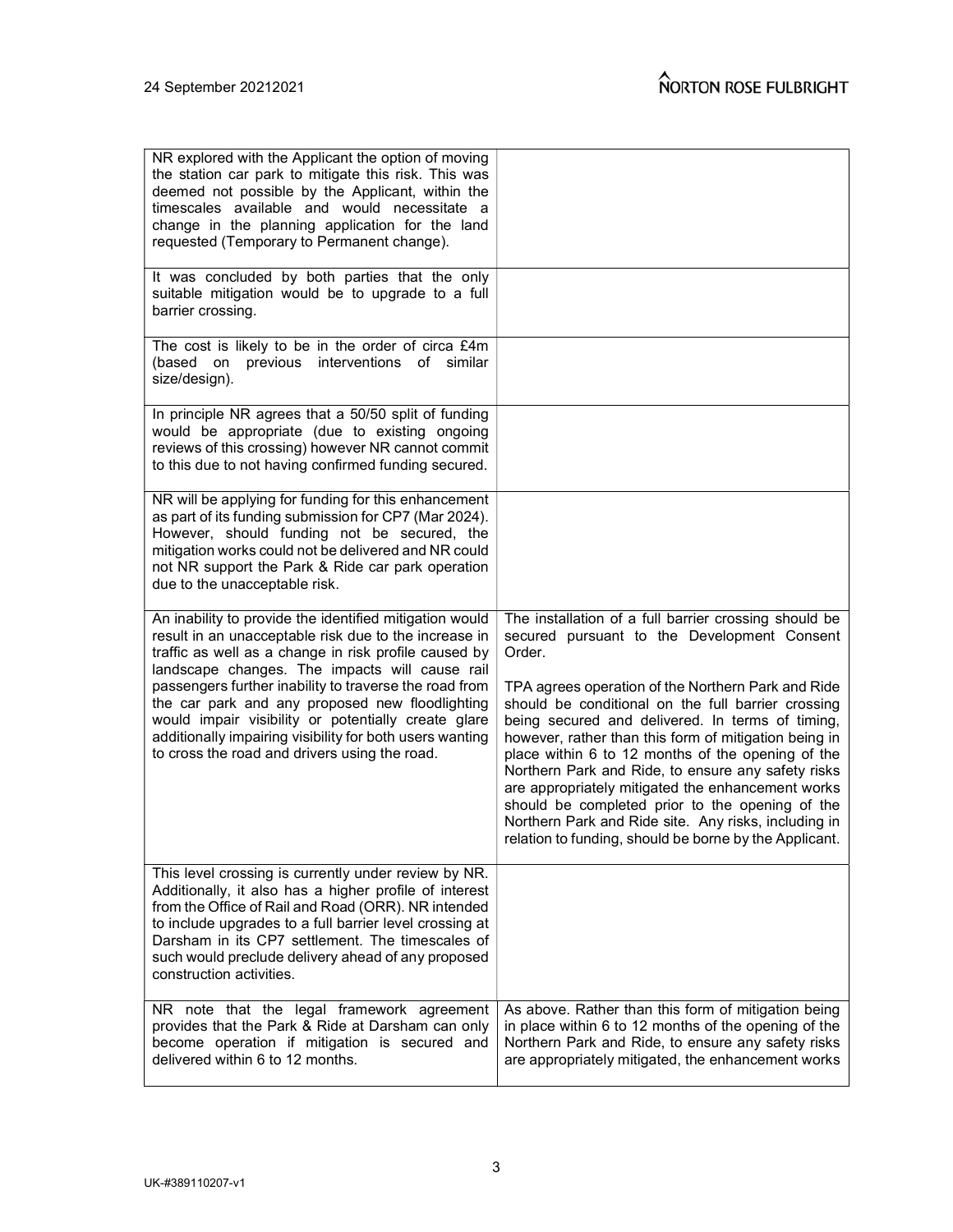|  | should be completed prior to the opening of the<br>! Northern Park and Ride site. |
|--|-----------------------------------------------------------------------------------|
|--|-----------------------------------------------------------------------------------|

#### $2.2$ TPA comments on the Applicant and SCC's replies to ExQ2 question TT.2.17 as follows:

#### "Yoxford Roundabout - Size of Roundabout

The Heveningham Hall Estate (HHE)'s representation [REP5-278] maintains their view that a smaller diameter roundabout would serve the predicted traffic flows. Previous responses on this issue have focused on whether the proposed roundabout is acceptable. The point being made relates to whether a smaller roundabout with less land take could be operationally acceptable. Respond to this specific suggestion."

| The Applicant's response to TT.2.17 $^{\rm 3}$                                                                                                                                                                                                                                                                                                                                                                                                                                                                                                                                                                                                                                                                                                                                                   | TPA comment                                                                                                                                                                                                                                                                                                                                                                                                                                                                                                                                                                                                                                                                                                                                                                                                                                                                                                                  |
|--------------------------------------------------------------------------------------------------------------------------------------------------------------------------------------------------------------------------------------------------------------------------------------------------------------------------------------------------------------------------------------------------------------------------------------------------------------------------------------------------------------------------------------------------------------------------------------------------------------------------------------------------------------------------------------------------------------------------------------------------------------------------------------------------|------------------------------------------------------------------------------------------------------------------------------------------------------------------------------------------------------------------------------------------------------------------------------------------------------------------------------------------------------------------------------------------------------------------------------------------------------------------------------------------------------------------------------------------------------------------------------------------------------------------------------------------------------------------------------------------------------------------------------------------------------------------------------------------------------------------------------------------------------------------------------------------------------------------------------|
| The Yoxford roundabout is designed as a 55m<br>Inscribed Circle Diameter (ICD) roundabout to<br>ensure the safe movement of Abnormal Indivisible<br>Loads (AILs) between the northern arm of the A12<br>and the B1122. The size of the roundabout is<br>principally driven by the need to accommodate the<br>movement of AILs, as well as geometry of approach<br>arms. The proposed design, shown on drawing no.<br>SZC-SZ0204-XX-000-DRW-100019<br>[AS-132]<br>shows an overrun through the central island for AILs<br>to traverse, under police escort. During normal<br>operation, vehicles would be prevented from using<br>the overrun area by removable arrow and chevron<br>signs, as well as physical separation between the<br>overrun track and circulatory carriageway.              | TPA welcomes the fact the Applicant has<br>acknowledged the roundabout is designed as a 55m<br>ICD and not 60m ICD roundabout as repeatedly<br>claimed, including in the TA.<br>In terms of the size of the Yoxford Roundabout, TPA<br>notes that the proposed roundabout at the northern<br>end of the Middlemore Link is only 50m ICD<br>roundabout, notwithstanding the fact that this<br>roundabout also needs to cater for the same AILs<br>that are to use the Yoxford Roundabout.<br>On the assumption the Applicant has tested the<br>Middlemore Link Roundabout for AILs (no<br>assessments have been provided, such as swept<br>path analysis), it is reasonable to conclude that, as a<br>minimum, a 50m ICD roundabout at Yoxford would<br>be able to accommodate AILs. Any suggestion that<br>the Yoxford Roundabout must be at least 55m ICD<br>to ensure AILs can manoeuver safely is therefore<br>unfounded. |
| The 40m ICD roundabout shown in Appendix 3 of the<br>HHE note prepared by their traffic consultant TPA<br>(Transport Planning Associates) [REP2-287]<br>attached to the Heveningham Hall Estate (HHE)<br>representations [REP5-278] is not designed to<br>geometric standards set out in the Design Manual for<br>Roads and Bridges (DMRB), in particular CD116 -<br>Geometric design of roundabouts. It appears to be a<br>screenshot from a traffic modelling software<br>(VISSIM), which is not appropriate for geometric<br>design of junctions. Furthermore, the AIL vehicle<br>used by TPA to create the swept path shown in<br>Appendix 4 of the TPA note [REP2- 287] is smaller<br>(2.55m wide and 27.6m long) than the largest AIL<br>that the Yoxford roundabout has been designed for | The drawing appended to the HHE's Written<br>Representation showing a 40m ICD roundabout was<br>illustrative.<br>The Applicant should, however,<br>demonstrate that a smaller roundabout would not be<br>able to accommodate AILs. In this regard, TPA<br>notes that the Applicant has not submitted any swept<br>path analysis as part of the application. This is<br>particularly noteworthy given the considerable width<br>(5.7m) of the anticipated AILs. Further information<br>is required about how vehicles carrying such wide<br>loads would be able to manoeuvre, not just while<br>using the Yoxford Roundabout but also along the<br>whole route, including all junctions leading to the Site<br>from the Strategic Road Network and the B1122.                                                                                                                                                                 |

<sup>3</sup> EXL REP7-056.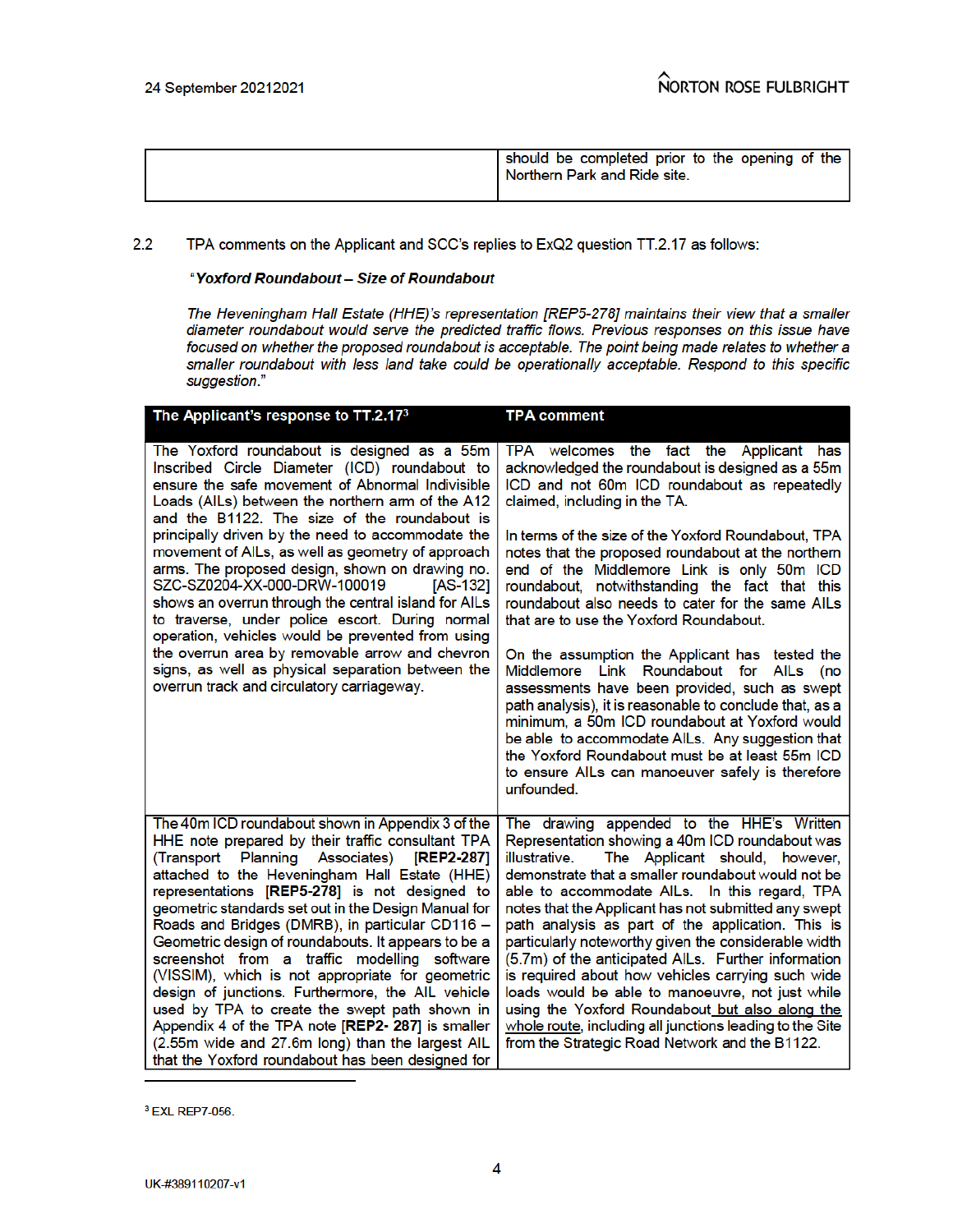| (up to 5.7m wide) for Sizewell C and Sizewell B,<br>which does not have a beach landing facility. The AIL<br>will therefore require a greater area within the road<br>than shown in the TPA sketch. The TPA assessment<br>of a 40m ICD roundabout is therefore not based on<br>accurate information.                                                                                                                                                                                                                                                                                                                                                                                                                                                                                                                                                                                                                   | Finally, noting the AIL requirement associated with<br>Sizewell B given the absence of a beach landing<br>facility, the Applicant should provide information<br>about the current arrangements or what would<br>happen if development consent is not granted for the<br>Sizewell C nuclear power station. |  |
|------------------------------------------------------------------------------------------------------------------------------------------------------------------------------------------------------------------------------------------------------------------------------------------------------------------------------------------------------------------------------------------------------------------------------------------------------------------------------------------------------------------------------------------------------------------------------------------------------------------------------------------------------------------------------------------------------------------------------------------------------------------------------------------------------------------------------------------------------------------------------------------------------------------------|-----------------------------------------------------------------------------------------------------------------------------------------------------------------------------------------------------------------------------------------------------------------------------------------------------------|--|
| SZC Co. commissioned Wynns, a specialist<br>consulting engineer for AIL movements, to carry out<br>an assessment of the AIL routes from the north and<br>south to the Sizewell C main site, as described in the<br>CTMP [REP2-054]. Tracking the correct AIL through<br>a 40m ICD roundabout would result in the need to<br>remove a substantial proportion of the central island<br>and provide that area as an over-runnable<br>carriageway. This design would result in an unsafe<br>situation during normal operation. Car and HGV<br>drivers approaching the roundabout would expect to<br>be able to use the overrun area unimpeded, and<br>consequently this could result in collisions with street<br>furniture or side swipes. Drivers may perceive the<br>circulatory carriageway width to include the overrun<br>area, approach at higher speeds and try to take a<br>straight line through the roundabout. | As per above, the Applicant is requested to provided<br>its swept path analysis. The information provided in<br>the Applicant's response is qualitative only and<br>should be supported by drawings.                                                                                                      |  |
| The proposed roundabout of 55m ICD allows a large<br>enough central island to create a dedicated AIL track<br>through the island, which is separated from the<br>circulatory carriageway. This arrangement is much<br>safer during normal operation. Police will be in<br>control of the junction during escorting operations,<br>when signs are removed from the AIL track.                                                                                                                                                                                                                                                                                                                                                                                                                                                                                                                                           | As above.                                                                                                                                                                                                                                                                                                 |  |
| A material reduction in the ICD of the roundabout<br>would result in a situation where the AIL track could<br>not be kept separated from the circulatory<br>carriageway; resulting in the safety concerns as<br>presented above. However, highway designs<br>submitted within the application are subject to<br>technical approval of Suffolk County Council post<br>DCO, and therefore design of the roundabout may<br>be optimised through detailed design process. The<br>draft DCO (Doc Ref. 3.1(G)), Schedule<br>- 2.<br>Requirement 22 requires that highway works are<br>carried out in accordance with the approved<br>drawings, limits of deviation, and save to the extent<br>that alternative plans or details are submitted to and<br>approved by SCC.                                                                                                                                                     | As above.                                                                                                                                                                                                                                                                                                 |  |
| See SZC Co.'s response to ExQ1 CA.1.17 in relation<br>to consideration of alternatives to compulsory land<br>acquisition and provisions within the draft DCO, that<br>could reduce the area of outright acquisition                                                                                                                                                                                                                                                                                                                                                                                                                                                                                                                                                                                                                                                                                                    |                                                                                                                                                                                                                                                                                                           |  |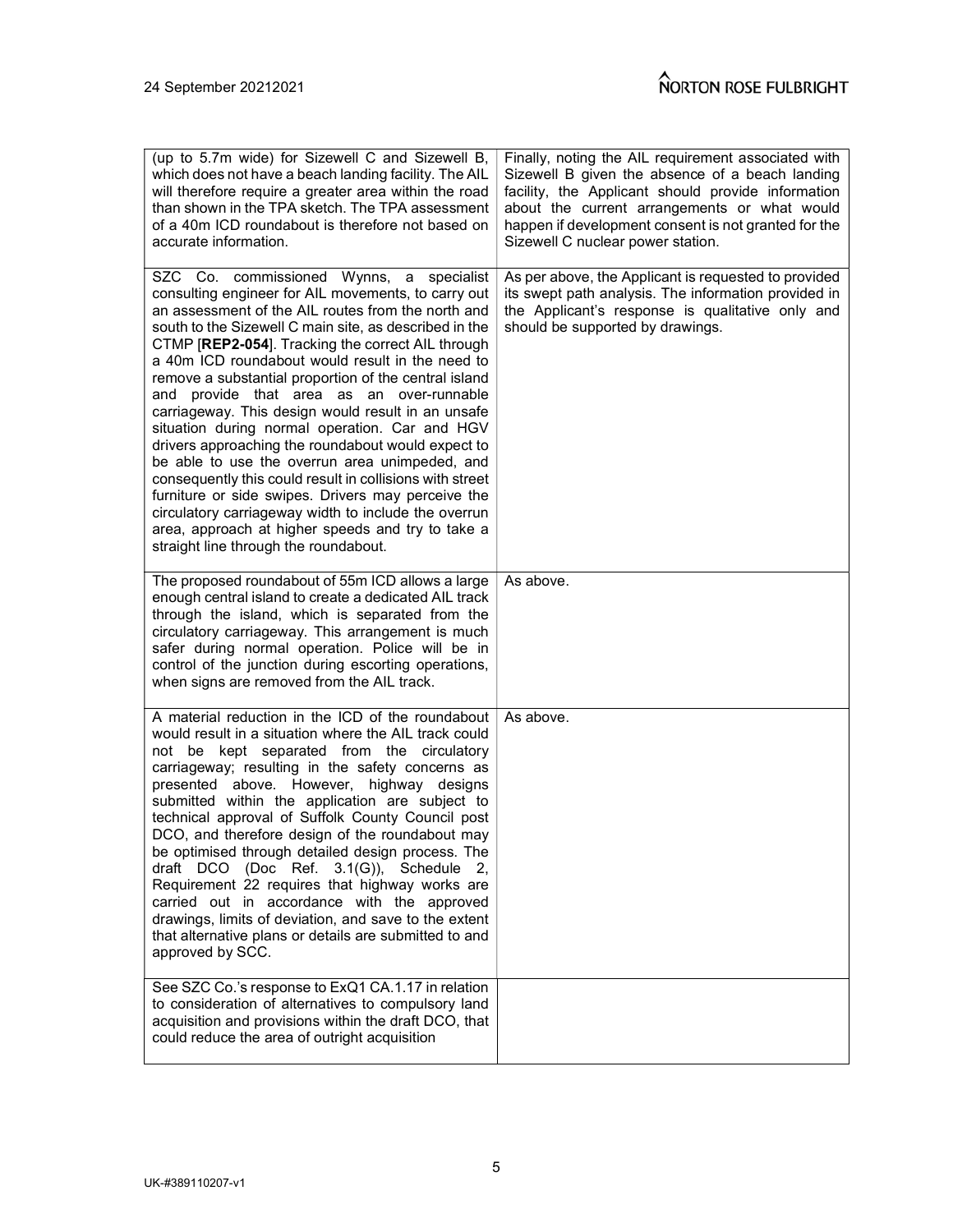|                                                                                                                                                                                                                                                                                                                                                                                                                                                                                                                                                                                                                                                                                                                                                                                                                                                                                                                                                                                                                                                                                                                                                                  | <b>TPA's comment</b>                                                                                                                                                                                                                                                                                                                                                                                                                                                                            |
|------------------------------------------------------------------------------------------------------------------------------------------------------------------------------------------------------------------------------------------------------------------------------------------------------------------------------------------------------------------------------------------------------------------------------------------------------------------------------------------------------------------------------------------------------------------------------------------------------------------------------------------------------------------------------------------------------------------------------------------------------------------------------------------------------------------------------------------------------------------------------------------------------------------------------------------------------------------------------------------------------------------------------------------------------------------------------------------------------------------------------------------------------------------|-------------------------------------------------------------------------------------------------------------------------------------------------------------------------------------------------------------------------------------------------------------------------------------------------------------------------------------------------------------------------------------------------------------------------------------------------------------------------------------------------|
| SCC's response to TT.2.17 <sup>4</sup>                                                                                                                                                                                                                                                                                                                                                                                                                                                                                                                                                                                                                                                                                                                                                                                                                                                                                                                                                                                                                                                                                                                           |                                                                                                                                                                                                                                                                                                                                                                                                                                                                                                 |
| There are two parts to this question, the first relates<br>to the junction operating in terms of traffic capacity,<br>whilst the second relates to design, including the<br>need to cater for abnormal loads. Both elements can<br>affect the scale and design of the junction. However,<br>in the case of the Yoxford roundabout, the second<br>element will have more greatly affected the<br>roundabout's design.                                                                                                                                                                                                                                                                                                                                                                                                                                                                                                                                                                                                                                                                                                                                             |                                                                                                                                                                                                                                                                                                                                                                                                                                                                                                 |
| Regarding capacity, the results for the junction are<br>set out at [REP4-005]; the junction has been<br>modelled both within the Yoxford VISSIM model and<br>using Junctions 9.                                                                                                                                                                                                                                                                                                                                                                                                                                                                                                                                                                                                                                                                                                                                                                                                                                                                                                                                                                                  |                                                                                                                                                                                                                                                                                                                                                                                                                                                                                                 |
| SCC has consistently sought robust assessments of<br>junction performance to be undertaken; this has<br>been previously noted in our response to Seasonal<br>Traffic Effects at [REP5-173] with regards to the<br>inclusion of outage workers and it is also worth<br>noting the Applicant's response at paragraphs 1.11.7<br>to 1.11.11 of [REP5-115] with regards to the<br>expected potential reduction in growth forecasts,<br>which would likely result in slightly reduced traffic<br>flow in any future year assessment. The assessment<br>also includes reductions to capacity on approaches<br>to reflect unequal lane usage. SCC believes the<br>methodology used for modelling the junctions is<br>reasonable and robust.                                                                                                                                                                                                                                                                                                                                                                                                                             | TPA notes SCC's comment that "The assessment"<br>also includes reductions to capacity on approaches<br>to reflect unequal lane usage. SCC believes the<br>methodology used for modelling the junctions is<br>reasonable and robust". The application of robust<br>assumptions, such as the supposition that the<br>approaches would in practice operate as one lane<br>approaches (differently from the actual two lanes at<br>give-way lines) results in the model overestimating<br>capacity. |
| The outputs of the Junctions 9 modelling indicate<br>that the junction will function with some spare<br>capacity, whilst the VISSIM model indicates some<br>queuing on the A12, but not that which would be<br>considered to be significant. These results are<br>considered acceptable despite the increase in delay<br>for A12 southbound traffic in particular. There is of<br>course elements of professional judgement in<br>determining what junction operation would have<br>been considered acceptable based on traffic<br>capacity; and it may have been that a junction<br>operating over capacity for very short periods of time<br>would be considered acceptable depending on the<br>frequency and year this was predicted to occur, as<br>well as whether blocking back to other junctions or a<br>level crossing would have resulted. It is likely on this<br>basis that a junction functioning worse than modelled<br>may have been considered acceptable. This would<br>indicate that in terms of traffic capacity there would<br>be some potential to reduce the scale of the junction;<br>however, in order to determine the exact scale this | TPA agrees with SCC's final statement "in terms of<br>traffic capacity there would be some potential to<br>reduce the scale of the junction; however, in order to<br>determine the exact scale this would need to be an<br>iterative process that would need to be undertaken<br>by the Applicant".                                                                                                                                                                                             |

<sup>&</sup>lt;sup>4</sup> EXL REP7-163.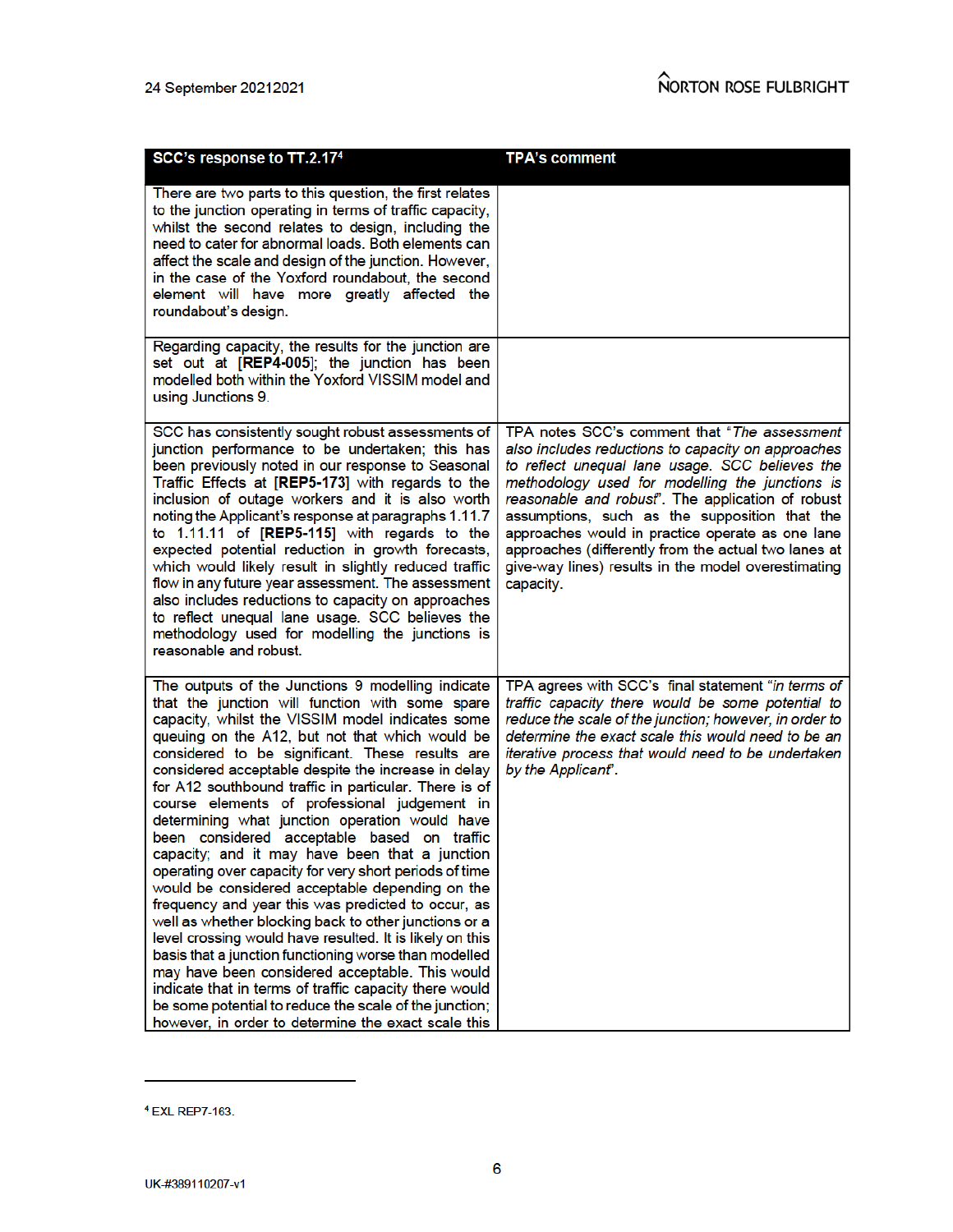| would need to be an iterative process that would<br>need to be undertaken by the Applicant.                                                                                                                                                                                                                                                                                                                                                                                                                                                                                                                                     |  |
|---------------------------------------------------------------------------------------------------------------------------------------------------------------------------------------------------------------------------------------------------------------------------------------------------------------------------------------------------------------------------------------------------------------------------------------------------------------------------------------------------------------------------------------------------------------------------------------------------------------------------------|--|
| The second element of the design<br>is<br>to<br>accommodate Sizewell C traffic including the scale<br>of vehicles that required for construction of SZC,<br>which includes abnormal loads; SCC considers that<br>the roundabout has been designed to safely cater for<br>these movements whilst also providing<br>an<br>acceptable roundabout layout during normal<br>operation, however, the Applicant is likely to respond<br>in more detail on this issue.                                                                                                                                                                   |  |
| The necessity to deliver the roundabout offline is also<br>likely to affect the roundabout's geometries, most<br>notably the deflection which subsequently affects the<br>required diameter.                                                                                                                                                                                                                                                                                                                                                                                                                                    |  |
| SCC as the Local Highway Authority have assessed<br>what has been proposed by the Applicant to ensure<br>that it is feasible in planning terms. The Applicant has<br>confirmed that there are no departures from<br>standards in the design. The highway designs<br>submitted within the application are subject to<br>technical approval by SCC. The draft DCO [REP6-<br>006] Schedule 2, Requirement 22 requires that<br>highway works are carried out in accordance with the<br>approved drawings, limits of deviation, and save to<br>the extent that alternative plans or details are<br>submitted to and approved by SCC. |  |

# Response to the Applicant's Comments at Deadline 7 on Submissions from<br>Earlier Deadlines and Subsequent Written Submissions to ISH1-ISH6  $\overline{\mathbf{3}}$

TPA comments on the Applicant's response on the HHE's Deadline 6 submission [EXL REP6-073] as  $3.1$ follows:

| response to the HHE's TPA comment<br>The Applicant's<br>comments <sup>5</sup>                                                                                                                                                                                                                                                                                                                                                                                                                  |                                                                                                                                                                                                                                                                                                                                                                                                                  |
|------------------------------------------------------------------------------------------------------------------------------------------------------------------------------------------------------------------------------------------------------------------------------------------------------------------------------------------------------------------------------------------------------------------------------------------------------------------------------------------------|------------------------------------------------------------------------------------------------------------------------------------------------------------------------------------------------------------------------------------------------------------------------------------------------------------------------------------------------------------------------------------------------------------------|
| Results from the Yoxford VISSIM model reported in<br>the Consolidated Transport Assessment [REP2-<br>045 to REP2-052] are aggregated to individual<br>hours, so the specific timing in the model of traffic<br>queues at the level crossing is of less importance<br>than the overall representation of traffic across the<br>full modelled period. Indeed the stochastic nature of<br>VISSIM is intended to produce a range of slightly<br>different results which reflect natural day-to-day | This explanation does not explain the evident large<br>differences in the queues.<br>TPA is aware of the stochastic nature of the model<br>and how averages are calculated. The Applicant has<br>still not addressed why the observed queues were in<br>some instances considerably different from not only<br>the average outputs of the model but also any<br>simulation run (i.e. smaller than the minimum or |
| variation. All results were therefore reported as an                                                                                                                                                                                                                                                                                                                                                                                                                                           | larger than the maximum values).                                                                                                                                                                                                                                                                                                                                                                                 |

<sup>&</sup>lt;sup>5</sup> EXL REP7-061.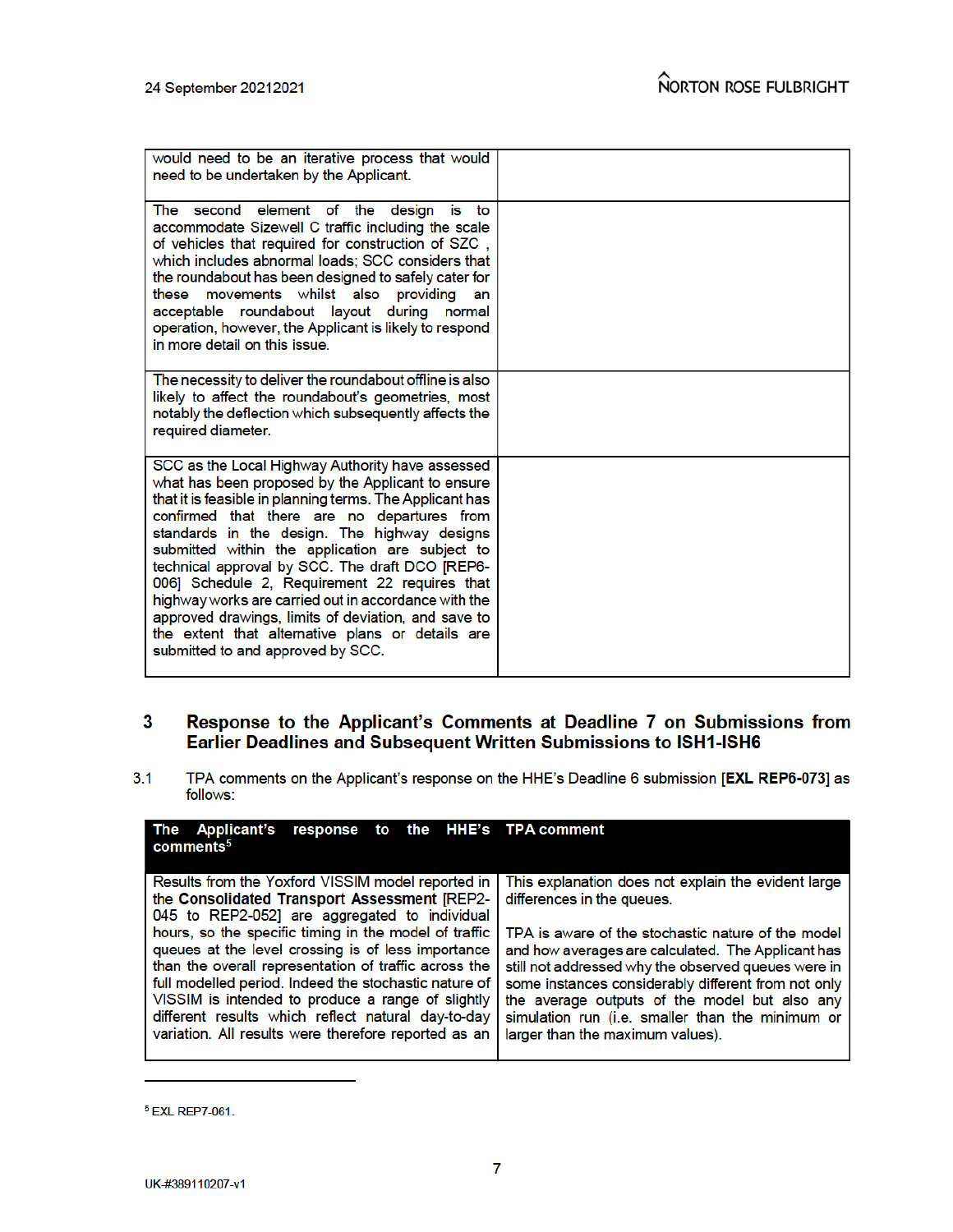| average of multiple simulation runs in line with best<br>practice.<br>The Yoxford VISSIM models have been developed<br>in accordance with DfT guidelines and subject to<br>technical review by SCC and its appointed<br>consultants. The models have been agreed with<br>SCC and ESC as an "acceptable basis for assessing<br>the transport effects of the proposed development"<br>as stated in the Initial Statement of Common<br><b>Ground [REP2-076].</b>                                                                                                                                                                                                                                                                                                                                                                                                                                                                                                                                                                                                                                                                                                                                                                                                                                                                                                                                                                                                                                                                                                                                                                                                                                                                                                                                                                                                                                                                                                                                                                                                                                                                                                                                 |                                                                                                                                                                                                                                                                                                                                                                                                                                                                                                                                                                                                              |
|-----------------------------------------------------------------------------------------------------------------------------------------------------------------------------------------------------------------------------------------------------------------------------------------------------------------------------------------------------------------------------------------------------------------------------------------------------------------------------------------------------------------------------------------------------------------------------------------------------------------------------------------------------------------------------------------------------------------------------------------------------------------------------------------------------------------------------------------------------------------------------------------------------------------------------------------------------------------------------------------------------------------------------------------------------------------------------------------------------------------------------------------------------------------------------------------------------------------------------------------------------------------------------------------------------------------------------------------------------------------------------------------------------------------------------------------------------------------------------------------------------------------------------------------------------------------------------------------------------------------------------------------------------------------------------------------------------------------------------------------------------------------------------------------------------------------------------------------------------------------------------------------------------------------------------------------------------------------------------------------------------------------------------------------------------------------------------------------------------------------------------------------------------------------------------------------------|--------------------------------------------------------------------------------------------------------------------------------------------------------------------------------------------------------------------------------------------------------------------------------------------------------------------------------------------------------------------------------------------------------------------------------------------------------------------------------------------------------------------------------------------------------------------------------------------------------------|
| The purpose of the traffic modelling is to identify the<br>potential traffic impacts of Sizewell C considering a<br>range of time periods which cover existing peak<br>hours and times when there may be more Sizewell<br>C traffic outside of the existing peak hours. The<br>process to identify the hours for modelling is set out<br>in Appendix 6A to the Consolidated Transport<br>Assessment [REP2-046] and these hours were<br>agreed with SCC and ESC.<br>The assessment of a development in transport terms<br>should consider the typical traffic flows of the<br>development; the Sizewell C traffic that has been<br>assessed is based on the peak estimations of both<br>workforce and HGV volumes in each phase of the<br>development, and in reality these are not likely to<br>coincide, so this is already considered to provide a<br>robust level of Sizewell C traffic on the network. The<br>model also includes non-work trips made by all non-<br>home based workers (including those on campus<br>and in caravans) on a typical day (for example<br>shopping).<br>It is acknowledged that there would also be workers<br>travelling to and from the campus/caravan site, as<br>well as other non-home based residences, at the<br>beginning and end of a shift rotation, for example on<br>a Sunday evening or Friday evening (referred to as<br>the 'weekend effect'). However, given that the<br>assessed Sizewell C traffic generation assumes that<br>100% of the construction workforce would be<br>present on an average weekday, and on Fridays only<br>around 85% of the workforce would be present due<br>to the proposed shift rotations, this is already<br>considered to provide robust assessment of the<br>Sizewell C traffic impact and the addition of<br>'weekend effect' trips would overestimate the likely<br>realistic traffic levels.<br>Sundays do not represent a period of significant<br>existing traffic or Sizewell C traffic levels therefore it<br>was not considered appropriate to assess this period<br>when there may be 'weekend effect trips' present, as<br>other time periods have been assessed which<br>contain more traffic. | Given the quantum of workers this 'weekend effect'<br>affects (three thousand workers), TPA would have<br>expected such phenomenon to have been captured<br>in the modelling. There is no explanation as to how<br>such significant tidal movements have been<br>captured in the gravity model.<br>While acknowledging that some movements would<br>occur off-peak, TPA would still expect such a large<br>'weekend effect' to be modelled, as even 10% (as an<br>illustrative figure) of the three thousand workforce<br>would result in 300 staff movements not having been<br>included in the assessment. |
|                                                                                                                                                                                                                                                                                                                                                                                                                                                                                                                                                                                                                                                                                                                                                                                                                                                                                                                                                                                                                                                                                                                                                                                                                                                                                                                                                                                                                                                                                                                                                                                                                                                                                                                                                                                                                                                                                                                                                                                                                                                                                                                                                                                               |                                                                                                                                                                                                                                                                                                                                                                                                                                                                                                                                                                                                              |
| As set out in [REP5-114], the park and rides will be                                                                                                                                                                                                                                                                                                                                                                                                                                                                                                                                                                                                                                                                                                                                                                                                                                                                                                                                                                                                                                                                                                                                                                                                                                                                                                                                                                                                                                                                                                                                                                                                                                                                                                                                                                                                                                                                                                                                                                                                                                                                                                                                          | The issue is not that the Applicant used Census data                                                                                                                                                                                                                                                                                                                                                                                                                                                                                                                                                         |
| allocated based on postcode and not Census output<br>area and judgements will be made but the assessed                                                                                                                                                                                                                                                                                                                                                                                                                                                                                                                                                                                                                                                                                                                                                                                                                                                                                                                                                                                                                                                                                                                                                                                                                                                                                                                                                                                                                                                                                                                                                                                                                                                                                                                                                                                                                                                                                                                                                                                                                                                                                        | but that the Applicant has assigned vehicles to one<br>of the two park and ride sites on the basis of quickest                                                                                                                                                                                                                                                                                                                                                                                                                                                                                               |
|                                                                                                                                                                                                                                                                                                                                                                                                                                                                                                                                                                                                                                                                                                                                                                                                                                                                                                                                                                                                                                                                                                                                                                                                                                                                                                                                                                                                                                                                                                                                                                                                                                                                                                                                                                                                                                                                                                                                                                                                                                                                                                                                                                                               |                                                                                                                                                                                                                                                                                                                                                                                                                                                                                                                                                                                                              |